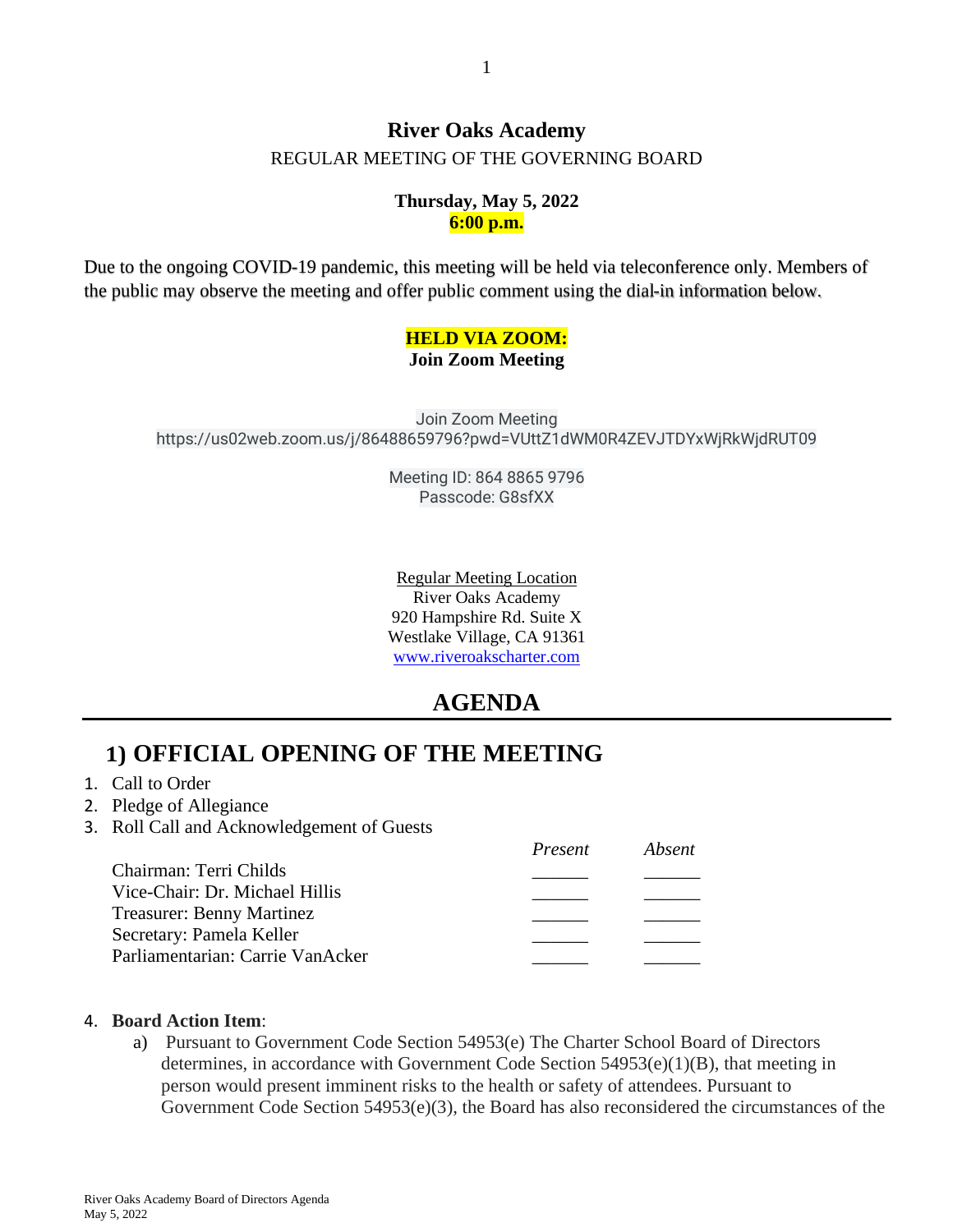State of Emergency declared by the Governor on March 4, 2020 and finds the State of Emergency continues to directly impact the ability of the Directors to meet safely in person and/or that State or local officials continue to impose or recommend measures to promote social distancing.

*Motion to: Made by: Motion is:*

- 5. Mission Statement Mission Statement Mission Statement *River Oaks Academy is founded on the belief that all children are born with the capacity for life-long learning. Our mission is to help children find, nurture and sustain the passion that will lead to self-motivated, fulfilling, lifelong achievement, careers and relationships. To this end, we offer a non-traditional, TK-12 personalized-learning, independent study program.*
- 6. Emergency Additions to the Agenda
- 7. Approval of the Agenda for May 5, 2022

```
Motion to:
Made by:
Motion is:
```
# **2) ORGANIZATIONAL 3) PUBLIC HEARING: 2022-2023 LOCAL CONTROL ACCOUNTABILITY PLAN**

# **4) PUBLIC COMMENTS**

*Citizens who would like to address the Board on any item on the Agenda may do so now or when the President requests comments from the Public as the Board is considering the item. This portion of the Board meeting is set aside for members of the audience to make comments or raise issues that are not specifically on the agenda. These presentations, both during open and agendized topics, are limited to three (3) minutes per presentation and the total time allotted to non-agenda items will not exceed fifteen (15) minutes.*

## **5) INFORMATION AND DISCUSSION ITEMS**

*These items are presented to the Board for information only and are not subject to action at this meeting. These items may be added to a future meeting for action by the Board.*

- 1. Budget Committee Informational (5 min)
- 2. Parent Advisory Council (PAC) Informational (5 min)
- 3. Teacher's Report Informational (5 min)
- 4. Oxnard Report (5 min)
- 5. Student Report Informational (5 min)
- 6. Career Pathways Report Informational (5 min)
- 7. High School Guidance Counselor—Informational (5 min)

## **6) REPORTS**

1. Board Chairperson's Report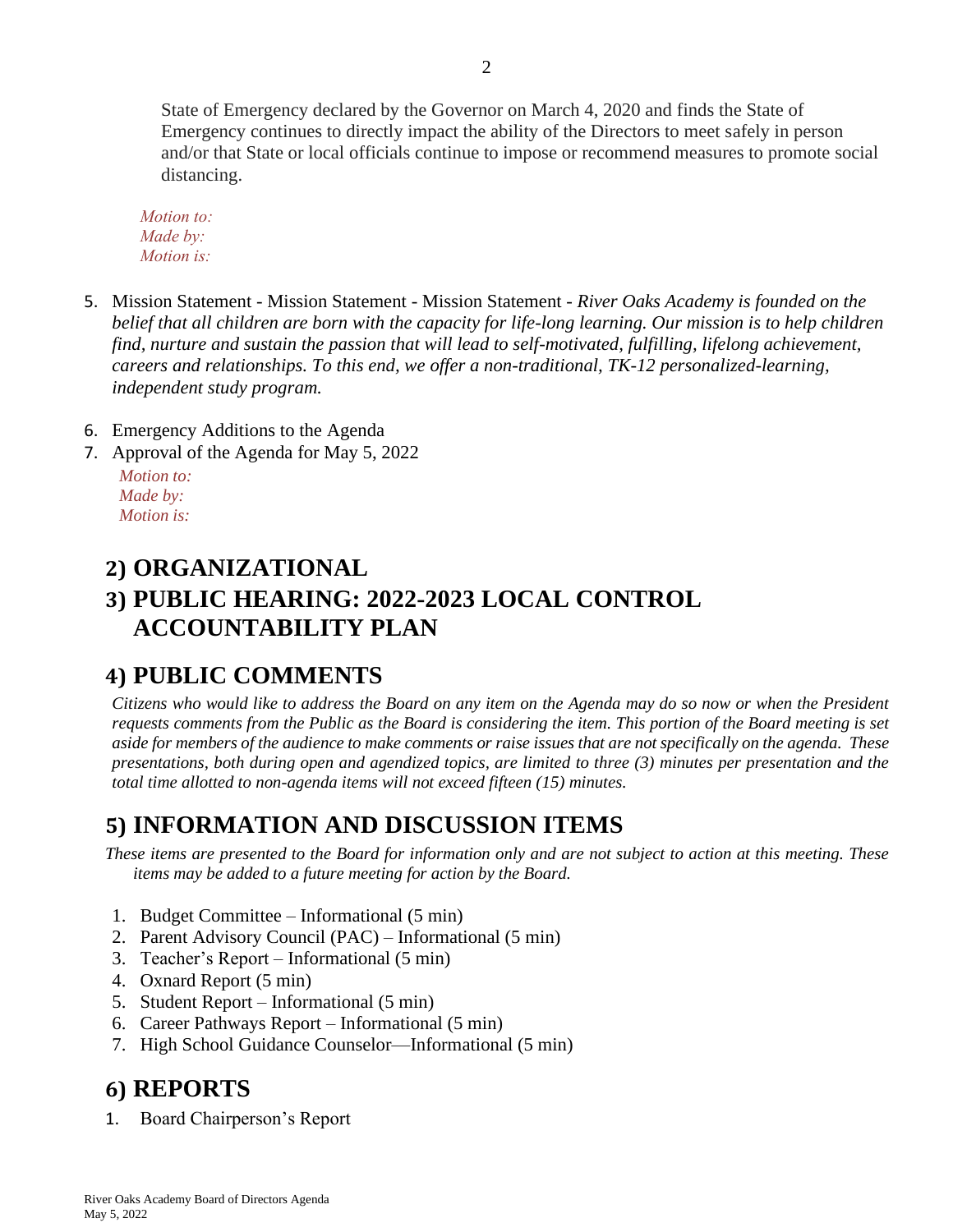- 2. Individual Board Member Report
- 3. Director's Report
- 4. BSA Report
- 5. VCOE Report

# **7) CONSENT AGENDA ITEMS**

*Actions proposed for the Consent Agenda are items consistent with adopted policies and approved practices of River Oaks Academy and are deemed routine in nature. The Board will be asked to approve all of the Consent Agenda items by a single vote unless any member of the Board or the Public asks that an item be removed from the Consent Agenda and considered and discussed separately.*

- 1. Consideration to approve the April 7, 2022 Minutes
- 2. Consideration to approve the ROA Financial Statement
- 3. Consideration to approve the ROA Board Report of Purchase Orders
- 4. Consideration to approve the ROA Board Report of Commercial Checks

*Public Comments: Motion to: Made by: Motion is:*

### **8) ACTION ITEMS**

- 1. Review, Discussion, and Approval of the Independent Auditors' Report for the year ended June 30, 2021 (Rudy).
	- *a)* In accordance with Education Code 41020, Local Educational Agencies (LEA) must have an audit that covers all funds and accounts and that addresses financial management and compliance with laws and regulations.

| <b>Public Comments:</b> |  |
|-------------------------|--|
| Motion to:              |  |
| Made by:                |  |
| <i>Motion is:</i>       |  |

- 2. Review, Discussion, and Approval of the renewal of the APlus membership for the 22-23 school year; not to exceed: \$7,750.00.
	- a) APlus is the Personalized Learning Organization to which we belong. We believe that this organization has been of incredible support with all the political events that are happening surrounding charter schools. The CEO, Jeff Rice, has been informing us regularly on all the new issues creeping up at the state level. Our membership to this organization is invaluable.

 *Public Comments: Motion to: Made by:*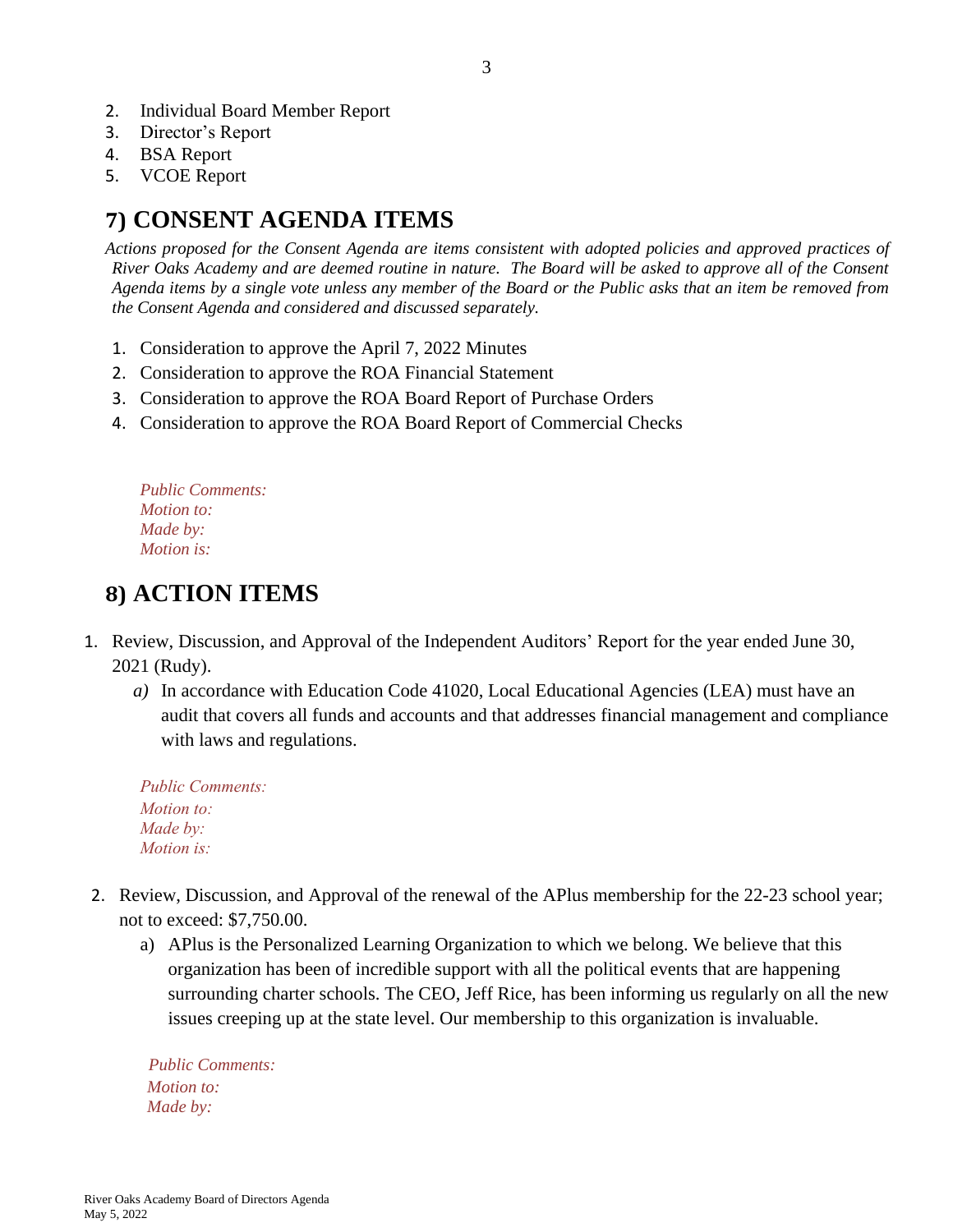*Motion is:*

3. Review, Discussion, and Approval to waive the SB 740 Requirement to spend 80% of the 2021-2022 Revenues for Instructional/Instructional support due to the uncertainty of future State revenues caused by the COVID-19 crisis (Rudy).

 *Public Comments: Motion to: Made by: Motion is:*

4. Review, Discussion, and Approval of a stipend for Kathy Jackson and Leslie Maple to organize, review and coordinate replacement of curriculum; inventory shelves; file portfolios at the offsite storage unit; organize STEM materials; check and print answer keys for a variety of textbooks and assessments; work on NGSS (science) syllabi; etc. after the school year ends at both sites, Westlake and Oxnard. Anticipated time needed: 2 weeks. Not to exceed \$2,500.00 each.

*Public Comments: Motion to: Made by: Motion is:*

5. Review, Discussion and Approval of the purchase of the following materials to replace and replenish our supplies for our families; not to exceed: \$16,032.64

| <b>Rainbow Resources: Science</b>             | \$15,093.84 |
|-----------------------------------------------|-------------|
| Evan-Moor: Science                            | 539.80      |
| Moby Max: All subjects, on-line $\frac{1}{5}$ | 399.00      |

*Public Comments: Motion to: Made by: Motion is:*

- 6. Review, Discussion and Approval of the following service quotes with School Pathways; **\$10,908.65** for the Calpads consulting Service Package and **\$22,761.27** for the services listed below for a total of **\$33,669.92** for the period of July 1, 2022-June 30, 2023.
	- a) Software Subscription 1 School
	- b) ParentSquare Bridge Software Subscription 1 School
	- c) PLS Software Subscription 317 Student
	- d) PLSIS Software Subscription 317 Student
	- e) RegOnline Software Subscription 317 Student
	- f) SEDS Export Bridge Software Subscription 1 School
	- g) SEDS Import Bridge Software Subscription 1 School
	- h) SPArchiving Software Subscription 317 Student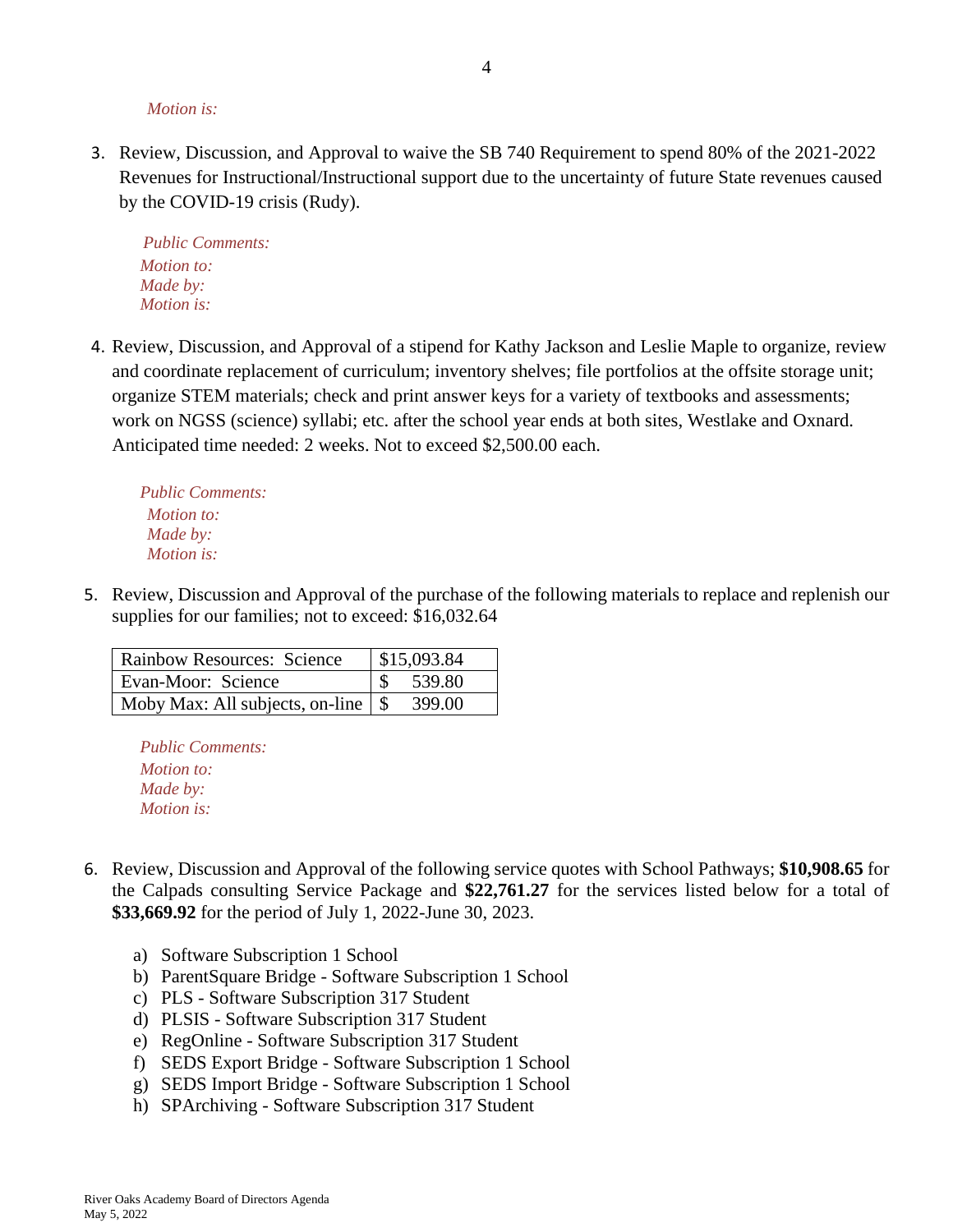*Public Comments: Motion to: Made by: Motion is:*

7. Review, Discussion, and Approval of the Board Retreat date set to be on Saturday, September 24, 2022 from about 9:30-3:30.

*Public Comments: Motion to: Made by: Motion is:*

- 8. Review, Discussion, and Approval of the quote for additional tenant improvements to install approx. 171ft x 4/5-foot wall extensions on top of existing office and classroom walls and install insulation at our Oxnard facility to help make the facility more sound proof. Cost is approximated at \$59,838.00.
	- *a)* This cost has an approximation for plans, engineering and permits as well as a contingency budget. We will be properly permitting this through the City of Oxnard and due to the heavy permitting delays, we will be proceeding with the walls being left open for inspection and finalized after the inspections have been completed. The anticipated start date is the end of May/beginning of June.

*Public Comments: Motion to: Made by: Motion is:*

- 9. Review, Discussion, and Approval of the new ROA Assessment Requirement Policy.
	- *a)* This policy is requiring that parents agree that if they choose to opt out of the state-mandated assessment, they will be agreeing to have their child take the ROA selected local assessment at the ROA facility. They further agree that students who do not take this local assessment may lose their spot at ROA and that they will be subject to the MAR procedures per our MAR policy.

*Public Comments: Motion to: Made by: Motion is:*

- 10. Review, Discussion, and Approval of the VCOE courier service 2022-2023 cost for River Oaks; not to exceed \$3,111.00.
	- *a*) We use the courier weekly to have mail, etc. transported between the County and other districts as necessary.

*Public Comments:*